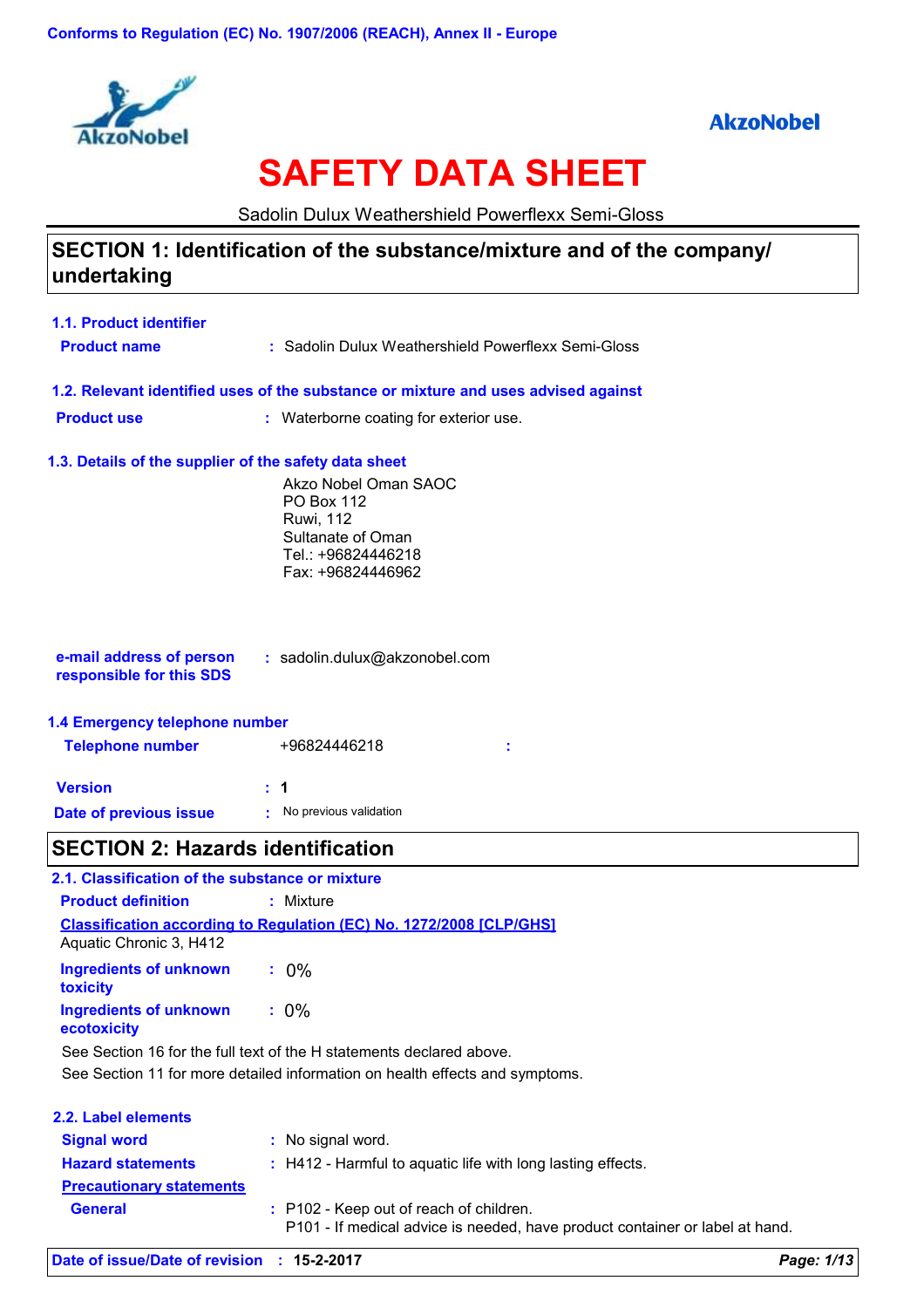### **SECTION 2: Hazards identification**

| <b>Prevention</b>                                                                                                                                               | : P262 - Do not get in eyes, on skin, or on clothing.                                                                                                                                                                                                                  |  |  |  |
|-----------------------------------------------------------------------------------------------------------------------------------------------------------------|------------------------------------------------------------------------------------------------------------------------------------------------------------------------------------------------------------------------------------------------------------------------|--|--|--|
| <b>Response</b>                                                                                                                                                 | : P312 - Call a POISON CENTER or doctor if you feel unwell.                                                                                                                                                                                                            |  |  |  |
| <b>Storage</b>                                                                                                                                                  | : Not applicable.                                                                                                                                                                                                                                                      |  |  |  |
| <b>Disposal</b>                                                                                                                                                 | : P501 - Dispose of contents and container in accordance with all local, regional,<br>national or international regulations.                                                                                                                                           |  |  |  |
| <b>Supplemental label</b><br>elements                                                                                                                           | : Contains 1,2-benzisothiazol-3(2H)-one, methylisothiazolone, reaction mass of:<br>5-chloro-2-methyl-4-isothiazolin-3-one [EC no. 247-500-7] and 2-methyl-2H-<br>isothiazol-3-one [EC no. 220-239-6] (3:1) and octhilinone (ISO). May produce an<br>allergic reaction. |  |  |  |
| <b>Annex XVII - Restrictions</b><br>on the manufacture,<br>placing on the market and<br>use of certain dangerous<br>substances, mixtures and<br><b>articles</b> | : Not applicable.                                                                                                                                                                                                                                                      |  |  |  |
| <b>Special packaging requirements</b>                                                                                                                           |                                                                                                                                                                                                                                                                        |  |  |  |
| <b>Containers to be fitted</b><br>with child-resistant<br>fastenings                                                                                            | : Not applicable.                                                                                                                                                                                                                                                      |  |  |  |
| <b>Tactile warning of danger : Not applicable.</b>                                                                                                              |                                                                                                                                                                                                                                                                        |  |  |  |
| 2.3. Other hazards                                                                                                                                              |                                                                                                                                                                                                                                                                        |  |  |  |
| <b>Voluntary label element</b><br>(CEPE)                                                                                                                        | : Contains methylisothiazolone                                                                                                                                                                                                                                         |  |  |  |
| Other hazards which do<br>not result in classification                                                                                                          | : None known.                                                                                                                                                                                                                                                          |  |  |  |

# **SECTION 3: Composition/information on ingredients**

|                                                               |                                                         |           | <b>Classification</b>                                                                                                                                                                            |             |
|---------------------------------------------------------------|---------------------------------------------------------|-----------|--------------------------------------------------------------------------------------------------------------------------------------------------------------------------------------------------|-------------|
| <b>Product/ingredient name</b>                                | <b>Identifiers</b>                                      | $%$ (w/w) | <b>Regulation (EC) No. 1272/2008</b><br>[CLP]                                                                                                                                                    | <b>Type</b> |
| 1-isopropyl-2,<br>2-dimethyltrimethylene<br>diisobutyrate     | EC: 229-934-9<br>CAS: 6846-50-0                         | $\leq$ 3  | Aquatic Chronic 3, H412                                                                                                                                                                          | [1]         |
| diuron (ISO); 3-(3,<br>4-dichlorophenyl)-1,<br>1-dimethylurea | EC: 206-354-4<br>CAS: 330-54-1<br>Index: 006-015-00-9   | $≤0,1$    | Acute Tox. 4, H302<br>Carc. 2, H351<br><b>STOT RE 2, H373</b><br>Aquatic Acute 1, H400 (M=10)<br>Aquatic Chronic 1, H410 (M=10)                                                                  | $\vert$ [1] |
| 3-iodo-2-propynyl<br>butylcarbamate                           | EC: 259-627-5<br>CAS: 55406-53-6<br>Index: 616-212-00-7 | < 0, 1    | Acute Tox. 4, H302<br>Acute Tox. 3, H331<br>Eye Dam. 1, H318<br>Skin Sens. 1, H317<br>STOT RE 1, H372<br>Aquatic Acute 1, H400 (M=10)<br>Aquatic Chronic 1, H410 (M=1)                           | $\vert$ [1] |
| octhilinone (ISO)                                             | EC: 247-761-7<br>CAS: 26530-20-1<br>Index: 613-112-00-5 | < 0.05    | Acute Tox. 4, H302<br>Acute Tox. 3, H311<br>Acute Tox. 3, H331<br>Skin Corr. 1B, H314<br>Eye Dam. 1, H318<br>Skin Sens. 1, H317<br>Aquatic Acute 1, H400 (M=10)<br>Aquatic Chronic 1, H410 (M=1) | $[1]$       |
| methylisothiazolone                                           | CAS: 2682-20-4<br>Index: self                           | < 0, 1    | Acute Tox. 3, H301<br>Acute Tox. 3, H311                                                                                                                                                         | $[1]$       |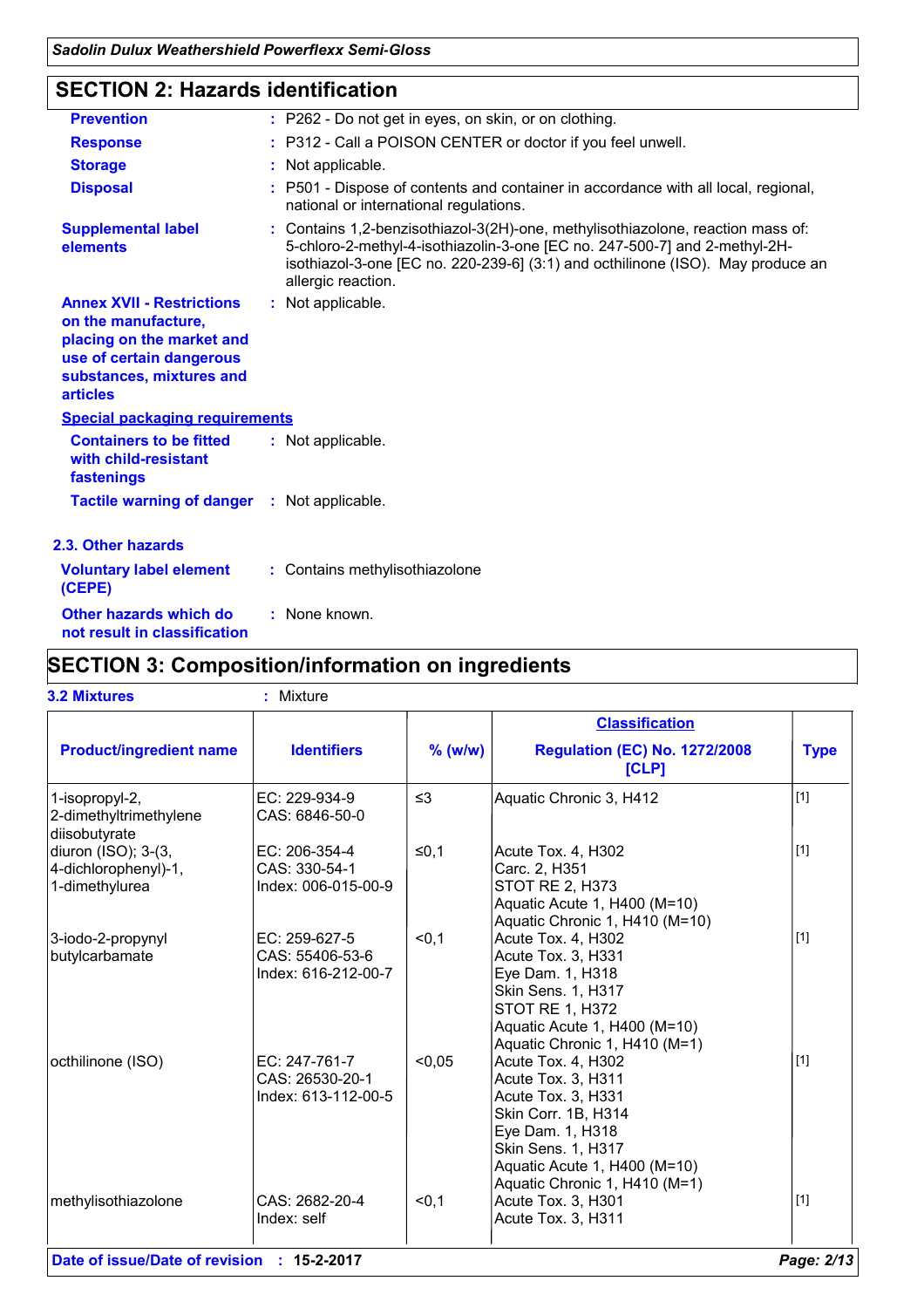### **SECTION 3: Composition/information on ingredients**

|                                                                                                                                                          | classification                                         |          | Acute Tox. 4, H332<br>Skin Corr. 1B, H314<br>Eye Dam. 1, H318<br>Skin Sens. 1A, H317<br>STOT SE 3, H335<br>Aquatic Acute 1, H400 (M=10)                                                                                                                                    |       |
|----------------------------------------------------------------------------------------------------------------------------------------------------------|--------------------------------------------------------|----------|----------------------------------------------------------------------------------------------------------------------------------------------------------------------------------------------------------------------------------------------------------------------------|-------|
| 1,2-benzisothiazol-3(2H)-one                                                                                                                             | EC: 220-120-9<br>CAS: 2634-33-5<br>Index: 613-088-00-6 | < 0.05   | Acute Tox. 4, H302<br>Skin Irrit. 2, H315<br>Eye Dam. 1, H318<br><b>Skin Sens. 1, H317</b><br>Aquatic Acute 1, H400 (M=1)                                                                                                                                                  | $[1]$ |
| reaction mass of: 5-chloro-<br>2-methyl-4-isothiazolin-<br>3-one [EC no. 247-500-7]<br>and 2-methyl-2H-isothiazol-<br>3-one [EC no. 220-239-6] (3:<br>1) | CAS: 55965-84-9<br>Index: 613-167-00-5                 | < 0,0015 | Acute Tox. 3, H301<br>Acute Tox. 3, H311<br>Acute Tox. 3, H331<br>Skin Corr. 1B, H314<br>Eye Dam. 1, H318<br>Skin Sens. 1, H317<br>Aquatic Acute 1, H400 (M=1)<br>Aquatic Chronic 1, H410 (M=1)<br>See Section 16 for the full text of the H<br>statements declared above. | $[1]$ |

There are no additional ingredients present which, within the current knowledge of the supplier and in the concentrations applicable, are classified as hazardous to health or the environment, are PBTs, vPvBs or Substances of equivalent concern, or have been assigned a workplace exposure limit and hence require reporting in this section.

Type

[1] Substance classified with a health or environmental hazard

[2] Substance with a workplace exposure limit

[3] Substance meets the criteria for PBT according to Regulation (EC) No. 1907/2006, Annex XIII

[4] Substance meets the criteria for vPvB according to Regulation (EC) No. 1907/2006, Annex XIII

[5] Substance of equivalent concern

Occupational exposure limits, if available, are listed in Section 8.

### **SECTION 4: First aid measures**

#### **:** If swallowed, seek medical advice immediately and show the container or label. Keep person warm and at rest. Do NOT induce vomiting. Remove contact lenses, irrigate copiously with clean, fresh water, holding the **:** eyelids apart for at least 10 minutes and seek immediate medical advice. Remove contaminated clothing and shoes. Wash skin thoroughly with soap and **:** water or use recognised skin cleanser. Do NOT use solvents or thinners. **:** Remove to fresh air. Keep person warm and at rest. If not breathing, if breathing is irregular or if respiratory arrest occurs, provide artificial respiration or oxygen by trained personnel. General **In all cases of doubt, or when symptoms persist, seek medical attention. Never give <b>General** anything by mouth to an unconscious person. If unconscious, place in recovery position and seek medical advice. **Skin contact 4.1. Description of first aid measures Ingestion Inhalation Eye contact Protection of first-aiders** : No action shall be taken involving any personal risk or without suitable training. It may be dangerous to the person providing aid to give mouth-to-mouth resuscitation.

#### **4.2. Most important symptoms and effects, both acute and delayed**

There are no data available on the mixture itself. The mixture has been assessed following the conventional method of the CLP Regulation (EC) No 1272/2008 and is classified for toxicological properties accordingly. See Sections 2 and 3 for details.

Exposure to component solvent vapour concentrations in excess of the stated occupational exposure limit may result in adverse health effects such as mucous membrane and respiratory system irritation and adverse effects on the kidneys, liver and central nervous system. Symptoms and signs include headache, dizziness, fatigue, muscular weakness, drowsiness and, in extreme cases, loss of consciousness.

Solvents may cause some of the above effects by absorption through the skin. Repeated or prolonged contact with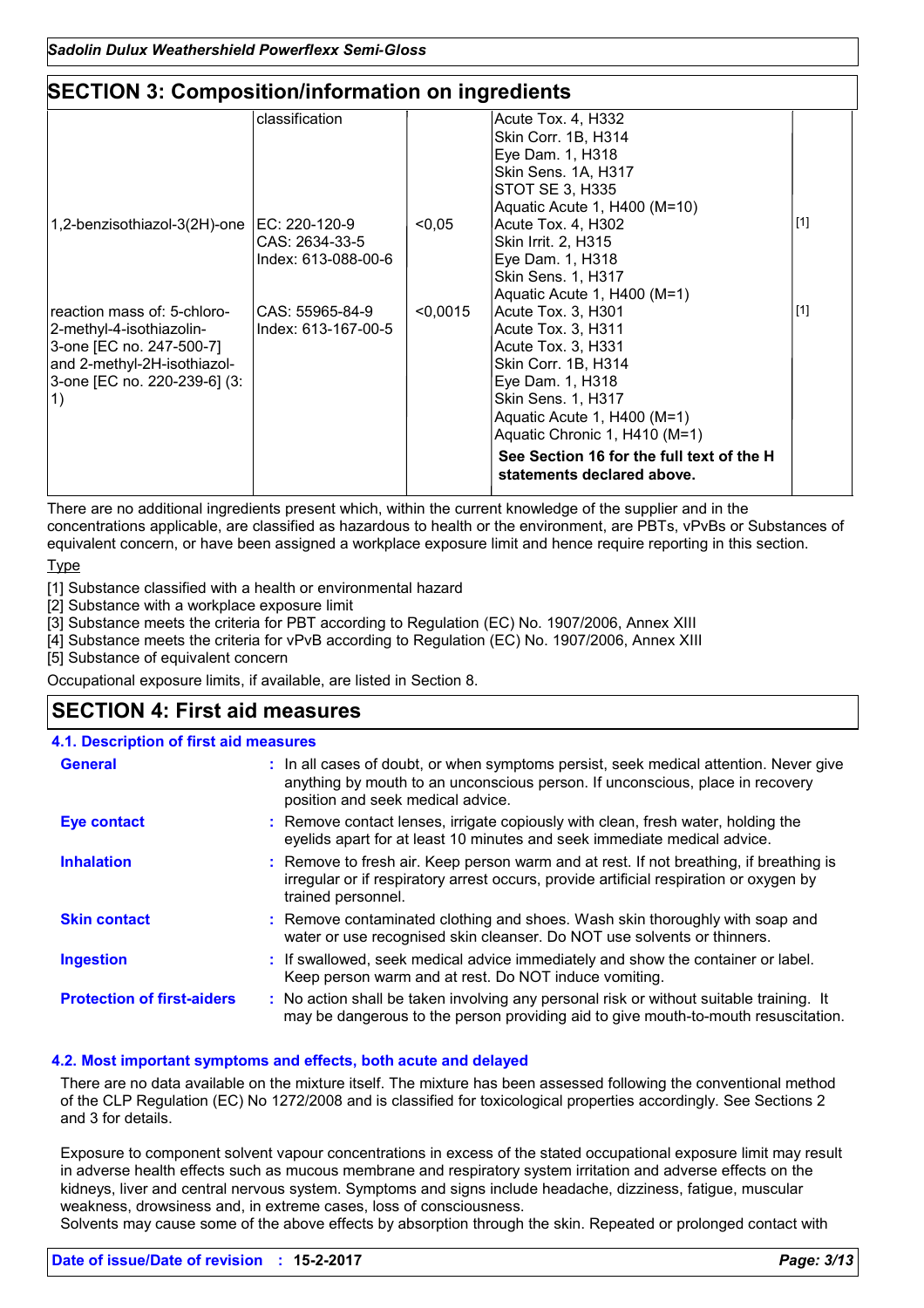### **SECTION 4: First aid measures**

the mixture may cause removal of natural fat from the skin, resulting in non-allergic contact dermatitis and absorption through the skin.

If splashed in the eyes, the liquid may cause irritation and reversible damage.

Ingestion may cause nausea, diarrhea and vomiting.

This takes into account, where known, delayed and immediate effects and also chronic effects of components from short-term and long-term exposure by oral, inhalation and dermal routes of exposure and eye contact.

Contains octhilinone (ISO), methylisothiazolone, 1,2-benzisothiazol-3(2H)-one, reaction mass of: 5-chloro-2-methyl-4-isothiazolin-3-one [EC no. 247-500-7] and 2-methyl-2H-isothiazol-3-one [EC no. 220-239-6] (3:1). May produce an allergic reaction.

#### **4.3. Indication of any immediate medical attention and special treatment needed**

| <b>Notes to physician</b>  | : Treat symptomatically. Contact poison treatment specialist immediately if large |
|----------------------------|-----------------------------------------------------------------------------------|
|                            | quantities have been ingested or inhaled.                                         |
| <b>Specific treatments</b> | No specific treatment.                                                            |

See toxicological information (Section 11)

| <b>SECTION 5: Firefighting measures</b>                            |                                                                                                                              |  |  |  |
|--------------------------------------------------------------------|------------------------------------------------------------------------------------------------------------------------------|--|--|--|
| 5.1. Extinguishing media<br><b>Suitable extinguishing</b><br>media | : Recommended: alcohol-resistant foam, $CO2$ , powders, water spray.                                                         |  |  |  |
| <b>Unsuitable extinguishing</b><br>media                           | : Do not use water jet.                                                                                                      |  |  |  |
|                                                                    | 5.2. Special hazards arising from the substance or mixture                                                                   |  |  |  |
| <b>Hazards from the</b><br>substance or mixture                    | : Fire will produce dense black smoke. Exposure to decomposition products may<br>cause a health hazard.                      |  |  |  |
| <b>Hazardous thermal</b><br>decomposition products                 | : Decomposition products may include the following materials: carbon monoxide,<br>carbon dioxide, smoke, oxides of nitrogen. |  |  |  |
| 5.3. Advice for firefighters                                       |                                                                                                                              |  |  |  |
| <b>Special protective actions</b><br>for fire-fighters             | : Cool closed containers exposed to fire with water. Do not release runoff from fire to<br>drains or watercourses.           |  |  |  |
| <b>Special protective</b><br>equipment for fire-fighters           | : Appropriate breathing apparatus may be required.                                                                           |  |  |  |

### **SECTION 6: Accidental release measures**

| 6.1. Personal precautions, protective equipment and emergency procedures |  |                                                                                                                                                                                                                                                                                    |  |  |
|--------------------------------------------------------------------------|--|------------------------------------------------------------------------------------------------------------------------------------------------------------------------------------------------------------------------------------------------------------------------------------|--|--|
| For non-emergency<br>personnel                                           |  | : Exclude sources of ignition and ventilate the area. Avoid breathing vapour or mist.<br>Refer to protective measures listed in sections 7 and 8.                                                                                                                                  |  |  |
|                                                                          |  | For emergency responders : If specialised clothing is required to deal with the spillage, take note of any<br>information in Section 8 on suitable and unsuitable materials. See also the<br>information in "For non-emergency personnel".                                         |  |  |
| <b>6.2. Environmental</b><br><b>precautions</b>                          |  | : Do not allow to enter drains or watercourses. If the product contaminates lakes,<br>rivers, or sewers, inform the appropriate authorities in accordance with local<br>regulations.                                                                                               |  |  |
| 6.3. Methods and material<br>for containment and<br>cleaning up          |  | : Contain and collect spillage with non-combustible, absorbent material e.g. sand,<br>earth, vermiculite or diatomaceous earth and place in container for disposal<br>according to local regulations (see Section 13). Preferably clean with a detergent.<br>Avoid using solvents. |  |  |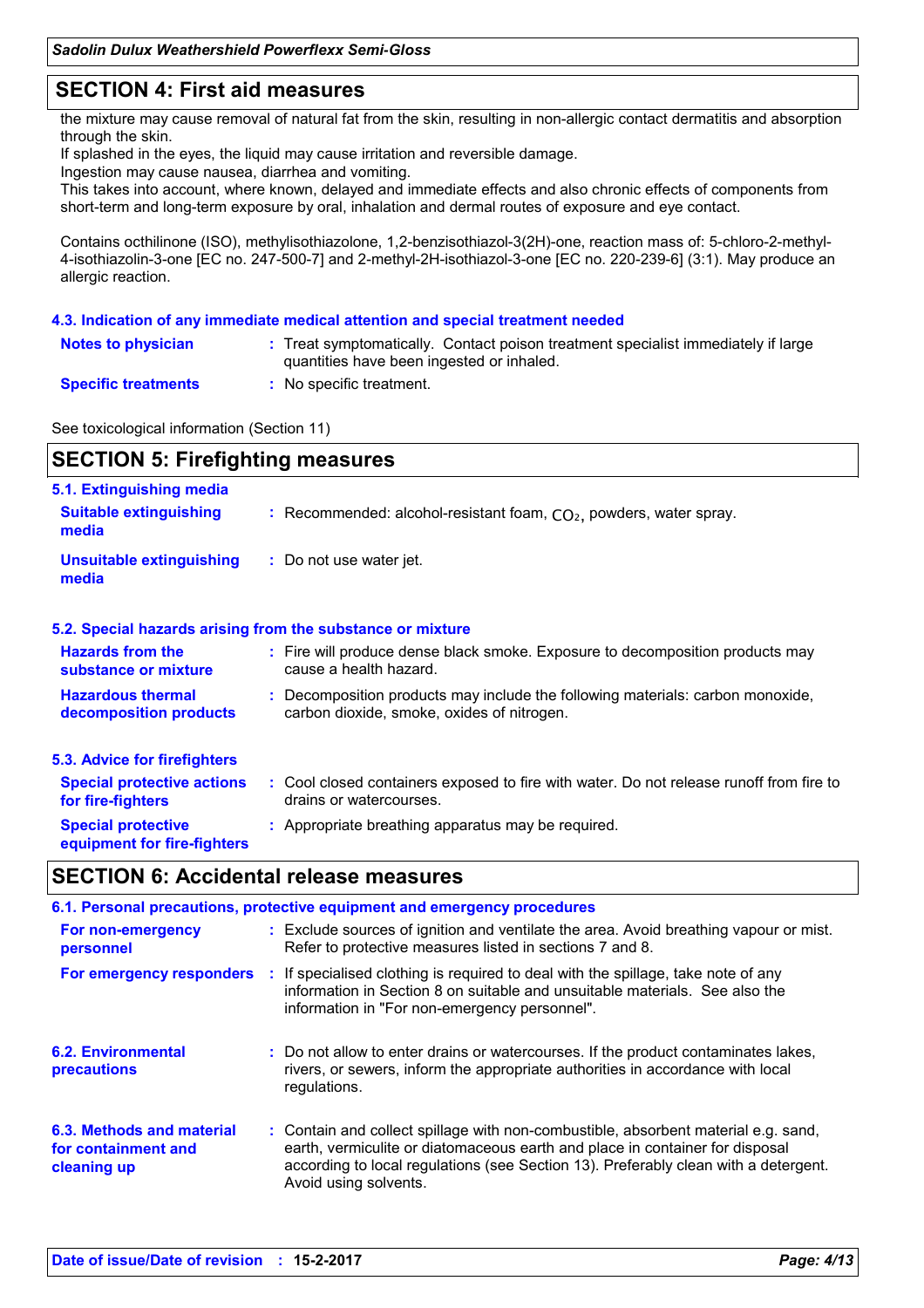### **SECTION 6: Accidental release measures**

| 6.4. Reference to other | : See Section 1 for emergency contact information.                          |
|-------------------------|-----------------------------------------------------------------------------|
| <b>sections</b>         | See Section 8 for information on appropriate personal protective equipment. |
|                         | See Section 13 for additional waste treatment information.                  |

### **SECTION 7: Handling and storage**

The information in this section contains generic advice and guidance. The list of Identified Uses in Section 1 should be consulted for any available use-specific information provided in the Exposure Scenario(s).

| <b>7.1 Precautions for safe</b><br>handling                                   | : Prevent the creation of flammable or explosive concentrations of vapours in air and<br>avoid vapour concentrations higher than the occupational exposure limits.<br>In addition, the product should only be used in areas from which all naked lights and<br>other sources of ignition have been excluded. Electrical equipment should be<br>protected to the appropriate standard.<br>Mixture may charge electrostatically: always use earthing leads when transferring<br>from one container to another.<br>Operators should wear antistatic footwear and clothing and floors should be of the<br>conducting type.<br>Keep away from heat, sparks and flame. No sparking tools should be used.<br>Avoid contact with skin and eyes. Avoid the inhalation of dust, particulates, spray or<br>mist arising from the application of this mixture. Avoid inhalation of dust from<br>sanding.<br>Eating, drinking and smoking should be prohibited in areas where this material is<br>handled, stored and processed.<br>Put on appropriate personal protective equipment (see Section 8).<br>Never use pressure to empty. Container is not a pressure vessel.<br>Always keep in containers made from the same material as the original one.<br>Comply with the health and safety at work laws.<br>Do not allow to enter drains or watercourses.<br>Information on fire and explosion protection<br>Vapours are heavier than air and may spread along floors. Vapours may form<br>explosive mixtures with air.<br>When operators, whether spraying or not, have to work inside the spray booth,<br>ventilation is unlikely to be sufficient to control particulates and solvent vapour in all<br>cases. In such circumstances they should wear a compressed air-fed respirator<br>during the spraying process and until such time as the particulates and solvent |
|-------------------------------------------------------------------------------|-----------------------------------------------------------------------------------------------------------------------------------------------------------------------------------------------------------------------------------------------------------------------------------------------------------------------------------------------------------------------------------------------------------------------------------------------------------------------------------------------------------------------------------------------------------------------------------------------------------------------------------------------------------------------------------------------------------------------------------------------------------------------------------------------------------------------------------------------------------------------------------------------------------------------------------------------------------------------------------------------------------------------------------------------------------------------------------------------------------------------------------------------------------------------------------------------------------------------------------------------------------------------------------------------------------------------------------------------------------------------------------------------------------------------------------------------------------------------------------------------------------------------------------------------------------------------------------------------------------------------------------------------------------------------------------------------------------------------------------------------------------------------------------------------------------------------------------------------------------------|
| <b>7.2 Conditions for safe</b><br>storage, including any<br>incompatibilities | vapour concentration has fallen below the exposure limits.<br>: Store in accordance with local regulations.<br>Notes on joint storage<br>Keep away from: oxidising agents, strong alkalis, strong acids.<br>Additional information on storage conditions<br>Observe label precautions. Store in a dry, cool and well-ventilated area. Keep away<br>from heat and direct sunlight. Keep away from sources of ignition. No smoking.<br>Prevent unauthorised access. Containers that have been opened must be carefully<br>resealed and kept upright to prevent leakage.                                                                                                                                                                                                                                                                                                                                                                                                                                                                                                                                                                                                                                                                                                                                                                                                                                                                                                                                                                                                                                                                                                                                                                                                                                                                                           |
| 7.3 Specific end use(s)                                                       |                                                                                                                                                                                                                                                                                                                                                                                                                                                                                                                                                                                                                                                                                                                                                                                                                                                                                                                                                                                                                                                                                                                                                                                                                                                                                                                                                                                                                                                                                                                                                                                                                                                                                                                                                                                                                                                                 |
| <b>Recommendations</b>                                                        | : Not available.                                                                                                                                                                                                                                                                                                                                                                                                                                                                                                                                                                                                                                                                                                                                                                                                                                                                                                                                                                                                                                                                                                                                                                                                                                                                                                                                                                                                                                                                                                                                                                                                                                                                                                                                                                                                                                                |
| <b>Industrial sector specific</b><br>solutions                                | : Not available.                                                                                                                                                                                                                                                                                                                                                                                                                                                                                                                                                                                                                                                                                                                                                                                                                                                                                                                                                                                                                                                                                                                                                                                                                                                                                                                                                                                                                                                                                                                                                                                                                                                                                                                                                                                                                                                |

### **SECTION 8: Exposure controls/personal protection**

The information in this section contains generic advice and guidance. Information is provided based on typical anticipated uses of the product. Additional measures might be required for bulk handling or other uses that could significantly increase worker exposure or environmental releases.

#### **8.1 Control parameters**

#### **Occupational exposure limits**

No exposure limit value known.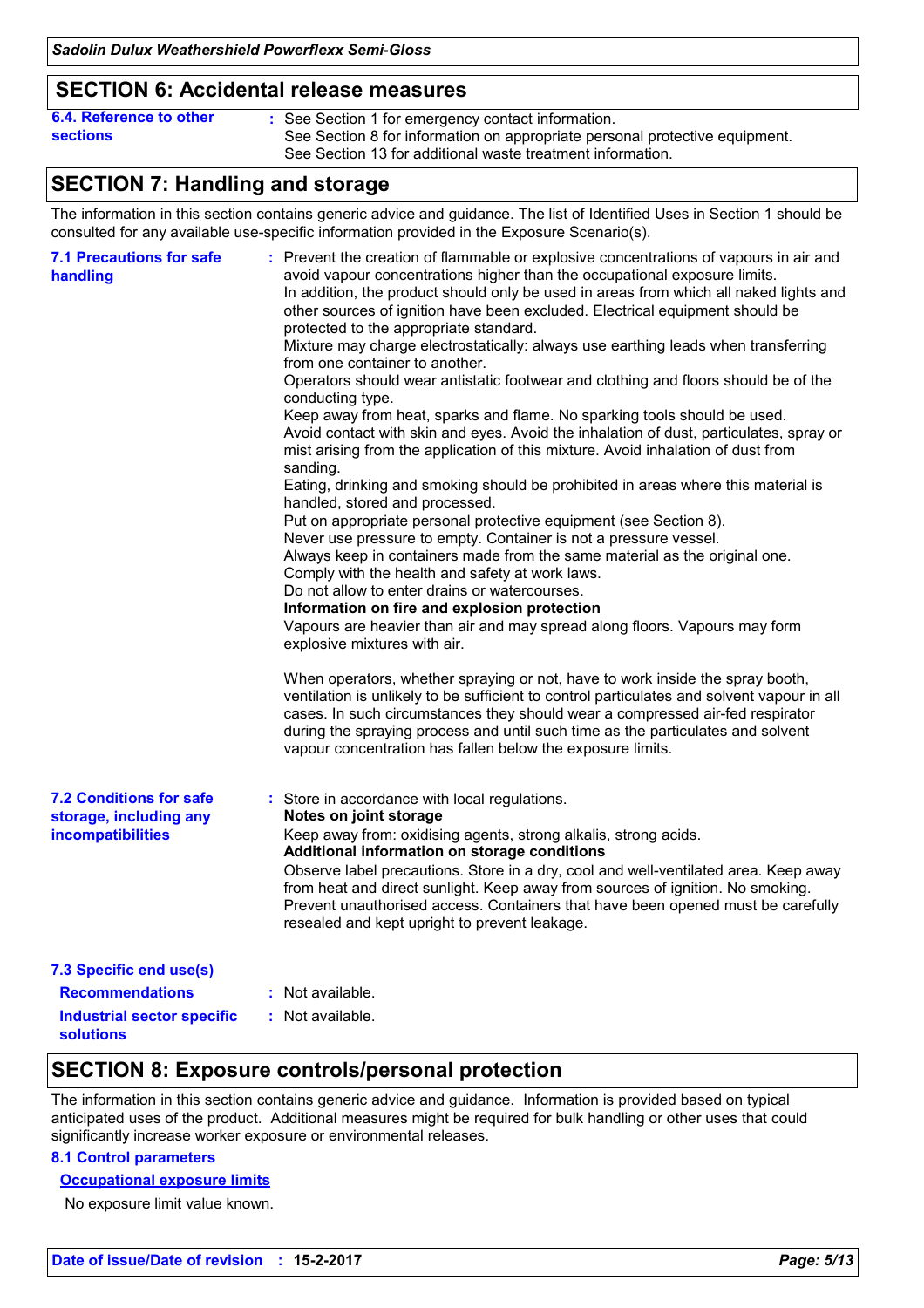# **SECTION 8: Exposure controls/personal protection**

| <b>Recommended monitoring</b>                   | If this product contains ingredients with exposure limits, personal, workplace                                                                                                                                                                                                                                                                                                                                                                                                                                                                                                                                                                                                                                                                                                                                                                                                                                                                 |
|-------------------------------------------------|------------------------------------------------------------------------------------------------------------------------------------------------------------------------------------------------------------------------------------------------------------------------------------------------------------------------------------------------------------------------------------------------------------------------------------------------------------------------------------------------------------------------------------------------------------------------------------------------------------------------------------------------------------------------------------------------------------------------------------------------------------------------------------------------------------------------------------------------------------------------------------------------------------------------------------------------|
| procedures                                      | atmosphere or biological monitoring may be required to determine the<br>effectiveness of the ventilation or other control measures and/or the necessity to<br>use respiratory protective equipment. Reference should be made to monitoring<br>standards, such as the following: European Standard EN 689 (Workplace<br>atmospheres - Guidance for the assessment of exposure by inhalation to<br>chemical agents for comparison with limit values and measurement strategy)<br>European Standard EN 14042 (Workplace atmospheres - Guide for the<br>application and use of procedures for the assessment of exposure to chemical<br>and biological agents) European Standard EN 482 (Workplace atmospheres -<br>General requirements for the performance of procedures for the measurement of<br>chemical agents) Reference to national guidance documents for methods for the<br>determination of hazardous substances will also be required. |
| <b>DNELS/DMELS</b><br>No DNELs/DMELs available. |                                                                                                                                                                                                                                                                                                                                                                                                                                                                                                                                                                                                                                                                                                                                                                                                                                                                                                                                                |
|                                                 |                                                                                                                                                                                                                                                                                                                                                                                                                                                                                                                                                                                                                                                                                                                                                                                                                                                                                                                                                |
| <b>PNECs</b><br>No PNECs available              |                                                                                                                                                                                                                                                                                                                                                                                                                                                                                                                                                                                                                                                                                                                                                                                                                                                                                                                                                |
| <b>8.2 Exposure controls</b>                    |                                                                                                                                                                                                                                                                                                                                                                                                                                                                                                                                                                                                                                                                                                                                                                                                                                                                                                                                                |
| <b>Appropriate engineering</b><br>controls      | : Provide adequate ventilation. Where reasonably practicable, this should be<br>achieved by the use of local exhaust ventilation and good general extraction. If<br>these are not sufficient to maintain concentrations of particulates and solvent<br>vapours below the OEL, suitable respiratory protection must be worn.                                                                                                                                                                                                                                                                                                                                                                                                                                                                                                                                                                                                                    |
| <b>Individual protection measures</b>           |                                                                                                                                                                                                                                                                                                                                                                                                                                                                                                                                                                                                                                                                                                                                                                                                                                                                                                                                                |
| <b>Hygiene measures</b>                         | Wash hands, forearms and face thoroughly after handling chemical products,<br>before eating, smoking and using the lavatory and at the end of the working<br>period. Appropriate techniques should be used to remove potentially<br>contaminated clothing. Wash contaminated clothing before reusing. Ensure that<br>eyewash stations and safety showers are close to the workstation location.                                                                                                                                                                                                                                                                                                                                                                                                                                                                                                                                                |
| <b>Eye/face protection</b>                      | : Use safety eyewear designed to protect against splash of liquids.                                                                                                                                                                                                                                                                                                                                                                                                                                                                                                                                                                                                                                                                                                                                                                                                                                                                            |
| <b>Skin protection</b>                          |                                                                                                                                                                                                                                                                                                                                                                                                                                                                                                                                                                                                                                                                                                                                                                                                                                                                                                                                                |
| <b>Body protection</b>                          | : Personnel should wear antistatic clothing made of natural fibres or of high-<br>temperature-resistant synthetic fibres.                                                                                                                                                                                                                                                                                                                                                                                                                                                                                                                                                                                                                                                                                                                                                                                                                      |
| <b>Other skin protection</b>                    | : Appropriate footwear and any additional skin protection measures should be<br>selected based on the task being performed and the risks involved and should be<br>approved by a specialist before handling this product.                                                                                                                                                                                                                                                                                                                                                                                                                                                                                                                                                                                                                                                                                                                      |
| <b>Respiratory protection</b>                   | : If workers are exposed to concentrations above the exposure limit, they must use<br>appropriate, certified respirators.                                                                                                                                                                                                                                                                                                                                                                                                                                                                                                                                                                                                                                                                                                                                                                                                                      |
|                                                 | OLD LEAD-BASED PAINTS:                                                                                                                                                                                                                                                                                                                                                                                                                                                                                                                                                                                                                                                                                                                                                                                                                                                                                                                         |
|                                                 | When surfaces are to be prepared for painting, account should be taken of the<br>age of the property and the possibility that lead-pigmented paint might be present.<br>There is a possibility that ingestion or inhalation of scrapings or dust arising from<br>the preparation work could cause health effects. As a working rule you should<br>assume that this will be the case if the age of the property is pre 1960.                                                                                                                                                                                                                                                                                                                                                                                                                                                                                                                    |
|                                                 | Where possible wet sanding or chemical stripping methods should be used with<br>surfaces of this type to avoid the creation of dust. When dry sanding cannot be<br>avoided, and effective local exhaust ventilation is not available, it is<br>recommended that a dust respirator is worn, that is approved for use with lead<br>dusts, and its type selected on the basis of the COSHH assessment, taking into<br>account the Workplace Exposure Limit for lead in air. Furthermore, steps should<br>be taken to ensure containment of the dusts created, and that all practicable<br>measures are taken to clean up thoroughly all deposits of dusts in and around the<br>affected area.                                                                                                                                                                                                                                                     |
|                                                 | Respiratory protection in case of dust or spray mist formation. (particle filter<br>EN143 type P2) Respiratory protection in case of vapour formation. (half mask                                                                                                                                                                                                                                                                                                                                                                                                                                                                                                                                                                                                                                                                                                                                                                              |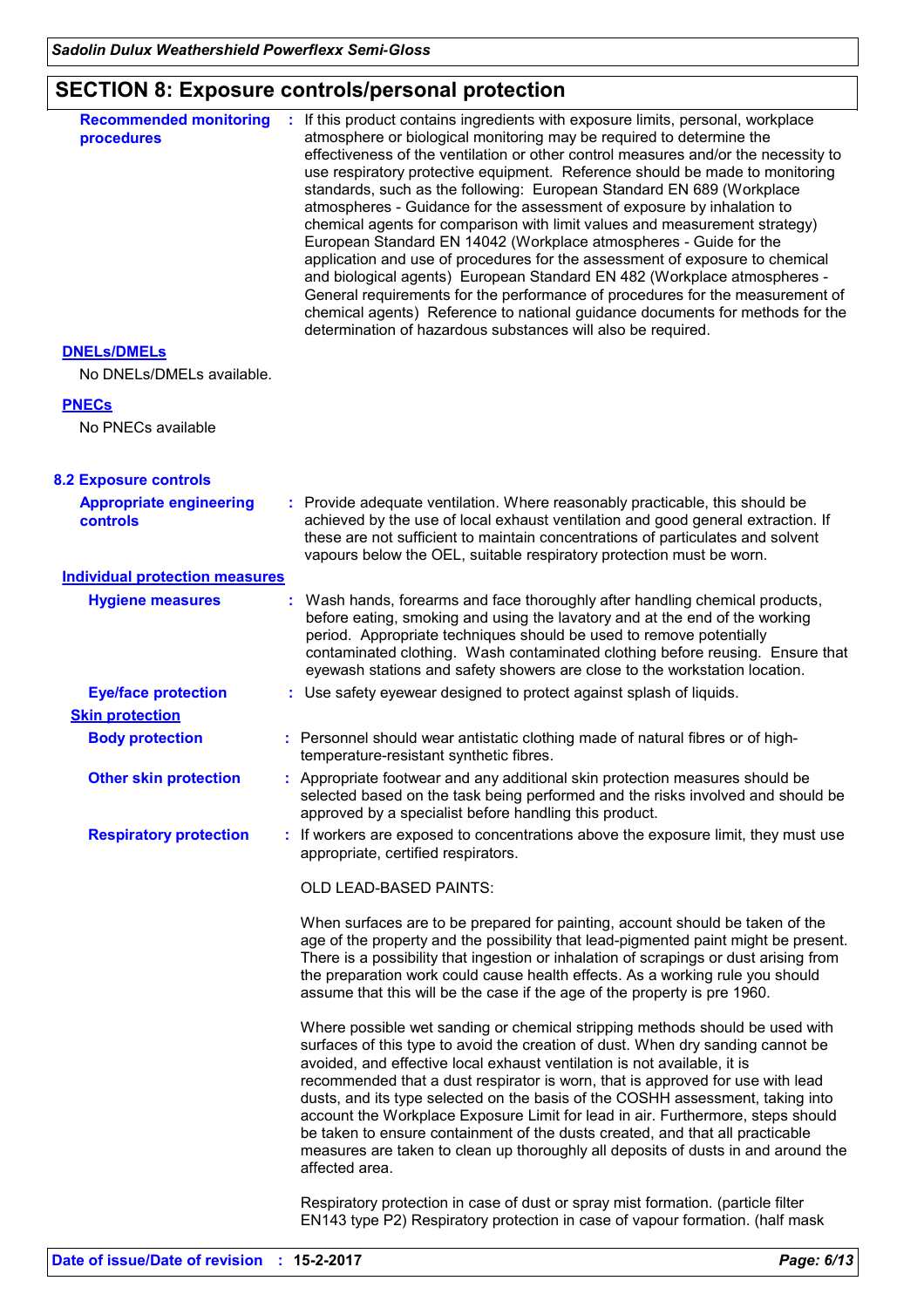### **SECTION 8: Exposure controls/personal protection**

with combination filter A2-P2 til concentrations of 0,5 Vol%.)

| <b>SECTION 9: Physical and chemical properties</b> |                                                                                                                                                                                                                                                                                                                                                                                                                                                                                                                                                                                                                                                        |  |  |
|----------------------------------------------------|--------------------------------------------------------------------------------------------------------------------------------------------------------------------------------------------------------------------------------------------------------------------------------------------------------------------------------------------------------------------------------------------------------------------------------------------------------------------------------------------------------------------------------------------------------------------------------------------------------------------------------------------------------|--|--|
| <b>Environmental exposure</b><br><b>controls</b>   | Do not allow to enter drains or watercourses.                                                                                                                                                                                                                                                                                                                                                                                                                                                                                                                                                                                                          |  |  |
|                                                    | Avoid the inhalation of dust. Wear suitable face mask if dry sanding. Special<br>precautions should be taken during surface preparation of pre-1960s paint<br>surfaces over wood and metal as they may contain harmful lead.                                                                                                                                                                                                                                                                                                                                                                                                                           |  |  |
|                                                    | Extra precautions will also need to be taken when burning off old lead-based<br>paints because fumes containing lead will be produced. It is recommended that a<br>respirator, approved for use with particulate fumes of lead is selected on the basis<br>of the COSHH assessment, taking into account the Workplace Exposure Limit for<br>lead in air. Similar precautions to those given above about sanding should be<br>taken with reference to protective clothing, disposal of scrapings and dusts, and<br>exclusion of other personnel and especially children from the building during<br>actual work and the subsequent clean up operations. |  |  |
|                                                    | The current Control of Lead at Work Regulations approved code of practice<br>should be consulted for advice on protective clothing and personal hygiene<br>precautions. Care should also be taken to exclude visitors, members of the<br>household and especially children from the affected area, during the actual work<br>and the subsequent clean up operations. All scrapings, dust, etc. should be<br>disposed of by the professional painting contractor as Hazardous Waste.                                                                                                                                                                    |  |  |

| 9.1. Information on basic physical and chemical properties |    |                                                        |
|------------------------------------------------------------|----|--------------------------------------------------------|
| <b>Appearance</b>                                          |    |                                                        |
| <b>Physical state</b>                                      |    | : Liquid.                                              |
| <b>Colour</b>                                              |    | Not available.                                         |
| <b>Odour</b>                                               |    | Not available.                                         |
| <b>Odour threshold</b>                                     |    | Not available.                                         |
| pH                                                         |    | : 8,5                                                  |
| <b>Melting point/freezing point</b>                        |    | : Not available.                                       |
| Initial boiling point and boiling                          |    | $100^{\circ}$ C                                        |
| range                                                      |    |                                                        |
| <b>Flash point</b>                                         | ÷. | Not applicable.                                        |
| <b>Evaporation rate</b>                                    |    | Not available.                                         |
| <b>Upper/lower flammability or</b><br>explosive limits     |    | : Not available.                                       |
| <b>Vapour pressure</b>                                     | t. | Not available.                                         |
| <b>Vapour density</b>                                      |    | Not available.                                         |
| <b>Relative density</b>                                    |    | 1,3                                                    |
| <b>Solubility(ies)</b>                                     |    | Easily soluble in the following materials: cold water. |
| <b>Solubility in water</b>                                 |    | $:$ Not available.                                     |
| <b>Partition coefficient: n-octanol/</b><br>water          |    | : Not available.                                       |
| <b>Auto-ignition temperature</b>                           |    | : Not available.                                       |
| <b>Decomposition temperature</b>                           |    | Not available.                                         |
| <b>Viscosity</b>                                           |    | Kinematic (room temperature): 12,6 cm <sup>2</sup> /s  |
| <b>Explosive properties</b>                                |    | Not available.                                         |
| <b>Oxidising properties</b>                                |    | Not available.                                         |
| 9.2. Other information                                     |    |                                                        |

No additional information.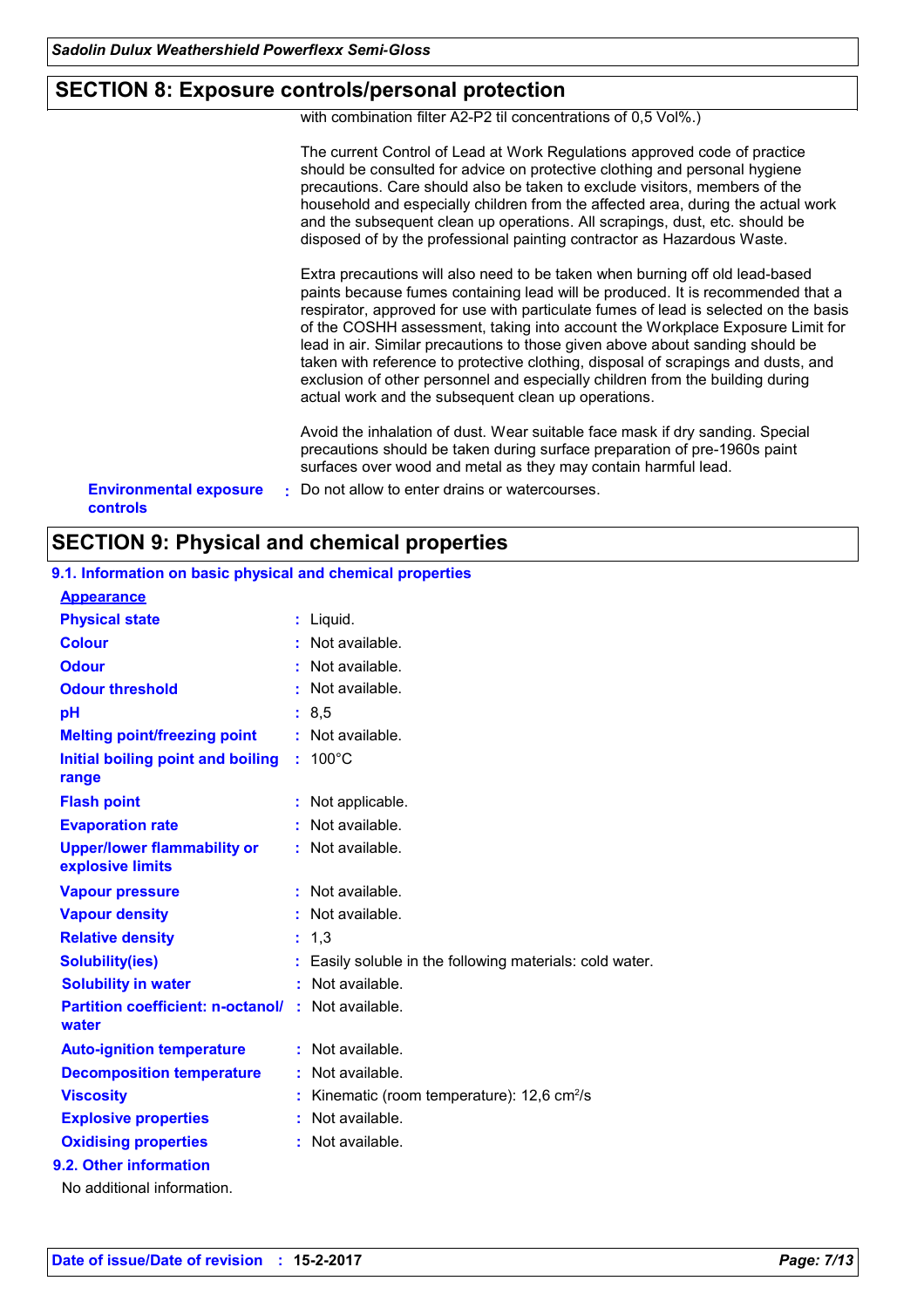### **SECTION 10: Stability and reactivity**

| APATIAN JJ T I I I I I I I I II             |                                                                                                                                     |
|---------------------------------------------|-------------------------------------------------------------------------------------------------------------------------------------|
| 10.6. Hazardous<br>decomposition products   | : Under normal conditions of storage and use, hazardous decomposition products<br>should not be produced.                           |
| 10.5. Incompatible materials                | : Keep away from the following materials to prevent strong exothermic reactions:<br>oxidising agents, strong alkalis, strong acids. |
| 10.4. Conditions to avoid                   | : When exposed to high temperatures may produce hazardous decomposition<br>products.                                                |
| 10.3. Possibility of<br>hazardous reactions | : Under normal conditions of storage and use, hazardous reactions will not occur.                                                   |
| <b>10.2. Chemical stability</b>             | : Stable under recommended storage and handling conditions (see Section 7).                                                         |
| 10.1. Reactivity                            | : No specific test data related to reactivity available for this product or its ingredients.                                        |
|                                             |                                                                                                                                     |

### **SECTION 11: Toxicological information**

#### **11.1. Information on toxicological effects**

There are no data available on the mixture itself. The mixture has been assessed following the conventional method of the CLP Regulation (EC) No 1272/2008 and is classified for toxicological properties accordingly. See Sections 2 and 3 for details.

Exposure to component solvent vapour concentrations in excess of the stated occupational exposure limit may result in adverse health effects such as mucous membrane and respiratory system irritation and adverse effects on the kidneys, liver and central nervous system. Symptoms and signs include headache, dizziness, fatigue, muscular weakness, drowsiness and, in extreme cases, loss of consciousness.

Solvents may cause some of the above effects by absorption through the skin. Repeated or prolonged contact with the mixture may cause removal of natural fat from the skin, resulting in non-allergic contact dermatitis and absorption through the skin.

If splashed in the eyes, the liquid may cause irritation and reversible damage.

Ingestion may cause nausea, diarrhea and vomiting.

This takes into account, where known, delayed and immediate effects and also chronic effects of components from short-term and long-term exposure by oral, inhalation and dermal routes of exposure and eye contact.

Contains octhilinone (ISO), methylisothiazolone, 1,2-benzisothiazol-3(2H)-one, reaction mass of: 5-chloro-2-methyl-4-isothiazolin-3-one [EC no. 247-500-7] and 2-methyl-2H-isothiazol-3-one [EC no. 220-239-6] (3:1). May produce an allergic reaction.

#### **Acute toxicity**

| <b>Product/ingredient name</b>        | <b>Result</b> | <b>Species</b> | <b>Dose</b> | <b>Exposure</b> |
|---------------------------------------|---------------|----------------|-------------|-----------------|
| 3-iodo-2-propynyl<br>  butylcarbamate | LD50 Oral     | Rat            | 1470 mg/kg  |                 |

**Conclusion/Summary :** Not available.

#### **Acute toxicity estimates**

Not available.

#### **Irritation/Corrosion**

| <b>Product/ingredient name</b>                    | <b>Result</b>                                  | <b>Species</b>         | <b>Score</b> | <b>Exposure</b> | <b>Observation</b> |
|---------------------------------------------------|------------------------------------------------|------------------------|--------------|-----------------|--------------------|
| octhilinone (ISO)<br>1,2-benzisothiazol-3(2H)-one | Eyes - Severe irritant<br>Skin - Mild irritant | Rabbit<br><b>Human</b> | -<br>-       |                 |                    |
| <b>Conclusion/Summary</b>                         | $:$ Not available.                             |                        |              |                 |                    |
| <b>Sensitisation</b>                              |                                                |                        |              |                 |                    |
| <b>Conclusion/Summary</b>                         | : Not available.                               |                        |              |                 |                    |
| <b>Mutagenicity</b>                               |                                                |                        |              |                 |                    |
| <b>Conclusion/Summary</b>                         | $:$ Not available.                             |                        |              |                 |                    |
| <b>Carcinogenicity</b>                            |                                                |                        |              |                 |                    |

**Date of issue/Date of revision : 15-2-2017** *Page: 8/13*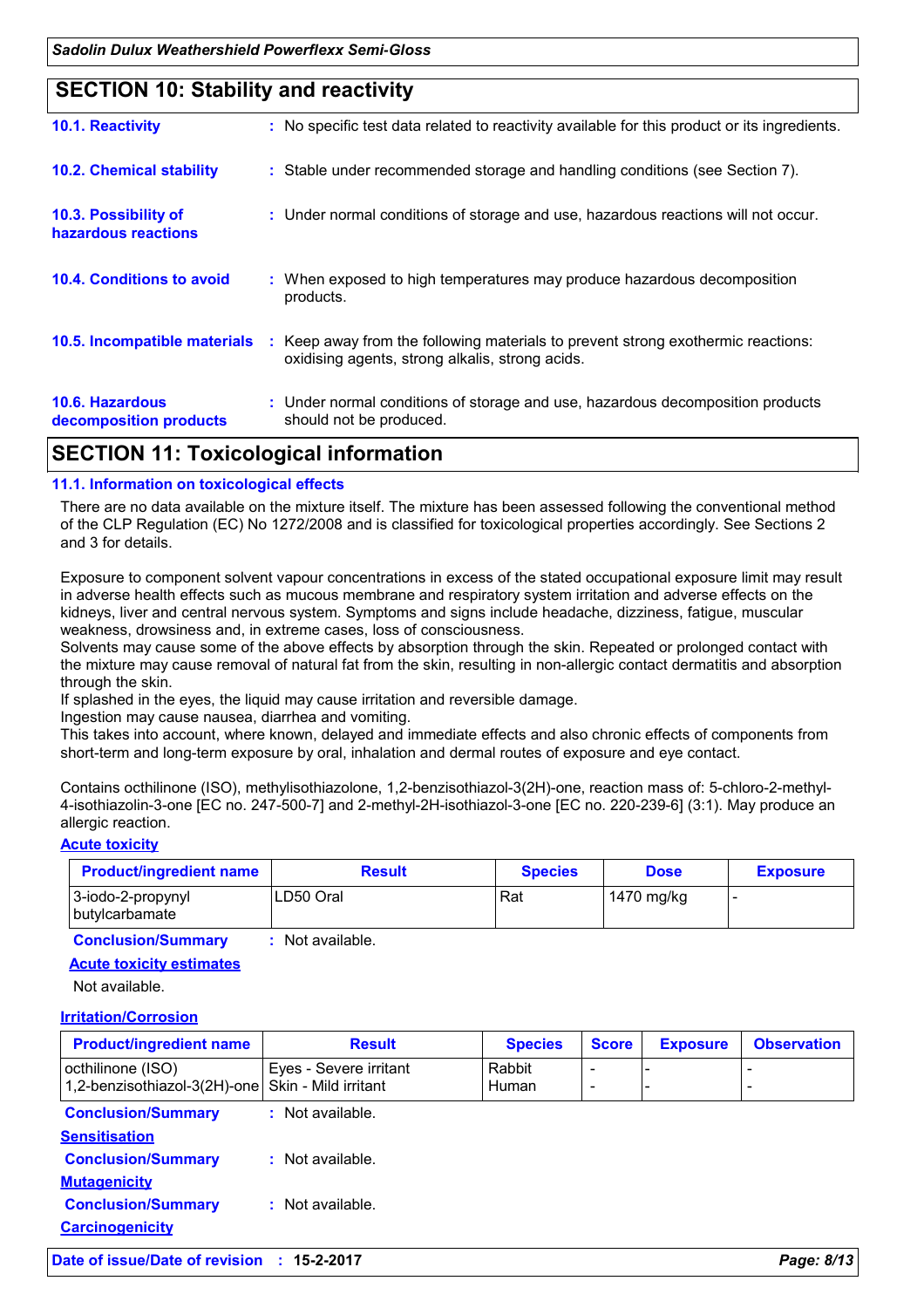### **SECTION 11: Toxicological information**

| <b>Conclusion/Summary</b>                               | $:$ Not available. |
|---------------------------------------------------------|--------------------|
| <u>Reproductive toxicity</u>                            |                    |
| <b>Conclusion/Summary</b>                               | $:$ Not available. |
| Teratogenicity                                          |                    |
| <b>Conclusion/Summary</b>                               | : Not available.   |
| <b>Specific target organ toxicity (single exposure)</b> |                    |

| <b>Product/ingredient name</b> | <b>Category</b> | <b>Route of</b><br>exposure | <b>Target organs</b>            |
|--------------------------------|-----------------|-----------------------------|---------------------------------|
| methylisothiazolone            | Category 3      | Not applicable.             | Respiratory tract<br>irritation |

#### **Specific target organ toxicity (repeated exposure)**

| <b>Product/ingredient name</b>                        | <b>Category</b> | <b>Route of</b><br>exposure | <b>Target organs</b> |
|-------------------------------------------------------|-----------------|-----------------------------|----------------------|
| diuron (ISO); 3-(3,4-dichlorophenyl)-1,1-dimethylurea | Category 2      | Not determined              | I Not determined     |
| 3-iodo-2-propynyl butylcarbamate                      | Category 1      | Not determined              | I Not determined     |

#### **Aspiration hazard**

Not available.

**Other information :** : Not available.

# **SECTION 12: Ecological information**

### **12.1. Toxicity**

There are no data available on the mixture itself. Do not allow to enter drains or watercourses.

The mixture has been assessed following the summation method of the CLP Regulation (EC) No 1272/2008 and is classified for eco-toxicological properties accordingly. See Sections 2 and 3 for details.

| <b>Product/ingredient name</b>                                | <b>Result</b>                      | <b>Species</b>                                                               | <b>Exposure</b> |
|---------------------------------------------------------------|------------------------------------|------------------------------------------------------------------------------|-----------------|
| diuron (ISO); 3-(3,<br>4-dichlorophenyl)-1,<br>1-dimethylurea | Acute EC50 8,6 mg/l Fresh water    | Daphnia - Daphnia magna                                                      | 48 hours        |
|                                                               | Chronic NOEC 33,4 µg/l Fresh water | Fish - Pimephales promelas -<br>Embryo                                       | 63 days         |
| 3-iodo-2-propynyl<br>butylcarbamate                           | Acute EC50 0,022 mg/l              | Algae - Scenedesmus<br>subspicatus                                           | 72 hours        |
|                                                               | Acute EC50 0,16 ppm Fresh water    | Daphnia - Daphnia magna                                                      | 48 hours        |
|                                                               | Acute LC50 67 µg/l Fresh water     | Fish - Oncorhynchus mykiss -<br>Juvenile (Fledgling, Hatchling,<br>Weanling) | 96 hours        |
| methylisothiazolone                                           | Acute EC50 0,24 mg/l               | Daphnia                                                                      | 48 hours        |
|                                                               | Acute LC50 0,18 mg/l               | Fish                                                                         | 96 hours        |
|                                                               | Acute LC50 12,4 mg/l               | Fish - Lepomis Macrochirus                                                   | 96 hours        |
|                                                               | Acute LC50 6 mg/l                  | Fish - Oncorhynchus Mykiss                                                   | 96 hours        |
| 1,2-benzisothiazol-3(2H)-one                                  | Acute EC50 1,5 mg/l                | Daphnia - Daphnia magna                                                      | 48 hours        |
|                                                               | Acute EC50 0,4 mg/l                | Daphnia - Pseudomonas putia                                                  | 16 hours        |
|                                                               | Acute IC50 0,067 mg/l              | Algae - Pseudokirchneriella<br>subcapitata                                   | 72 hours        |
|                                                               | Acute LC50 1,3 mg/l                | Fish - Ochorhyncus mykiss                                                    | 96 hours        |

#### **12.2. Persistence and degradability**

**Conclusion/Summary :** Not available.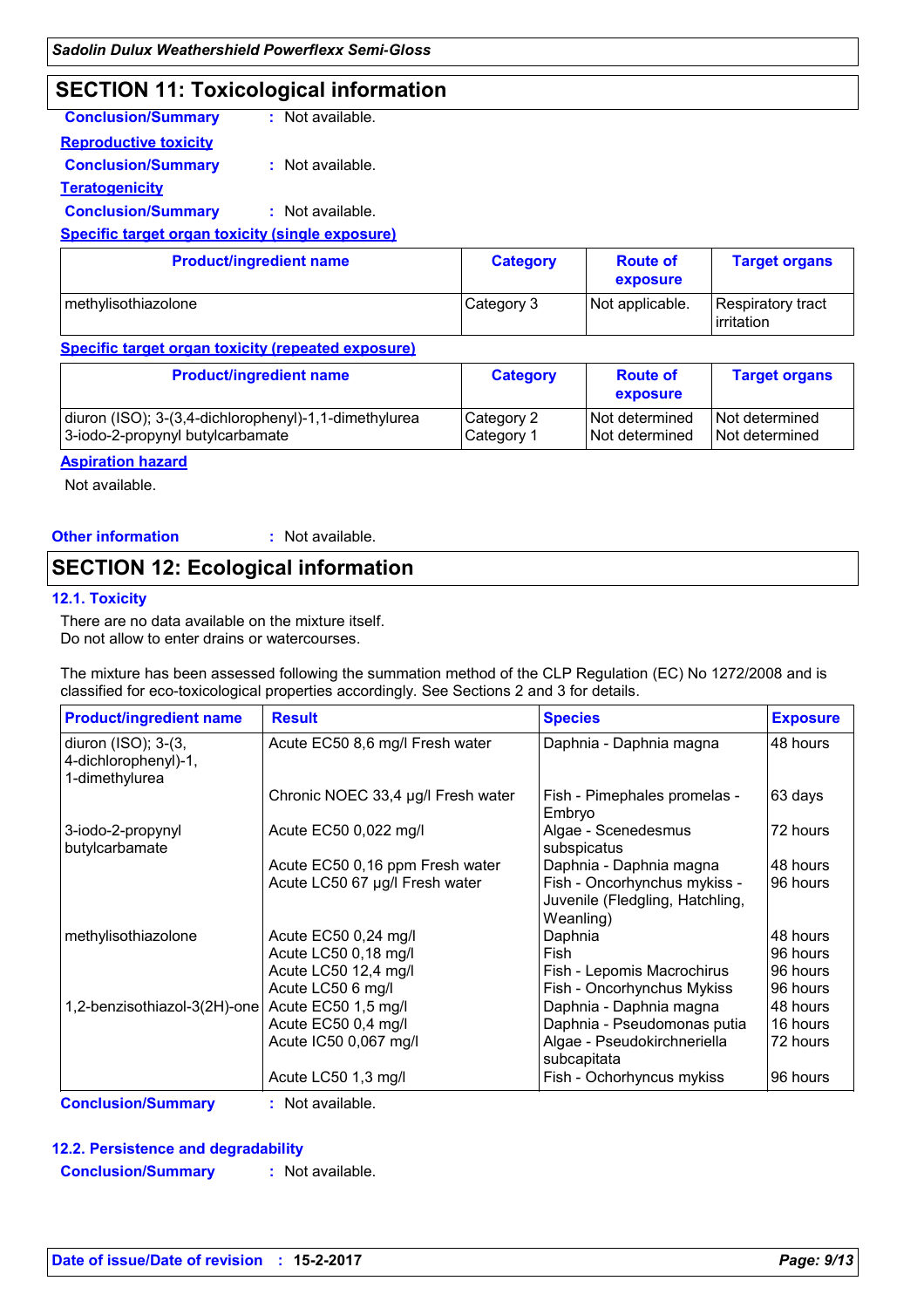## **SECTION 12: Ecological information**

| ----                                |                          |                   |                  |
|-------------------------------------|--------------------------|-------------------|------------------|
| <b>Product/ingredient name</b>      | <b>Aquatic half-life</b> | <b>Photolysis</b> | Biodegradability |
| 3-iodo-2-propynyl<br>butylcarbamate | -                        |                   | Readily          |

#### **12.3. Bioaccumulative potential**

| <b>Product/ingredient name</b>                                                                       | LogP <sub>ow</sub> | <b>BCF</b>   | <b>Potential</b> |
|------------------------------------------------------------------------------------------------------|--------------------|--------------|------------------|
| diuron (ISO); 3-(3,<br>4-dichlorophenyl)-1,<br>1-dimethylurea<br>3-iodo-2-propynyl<br>butylcarbamate | 2.81               | 14.125375446 | low<br>low       |
|                                                                                                      |                    |              |                  |

| 12.4. Mobility in soil                                  |                                                       |
|---------------------------------------------------------|-------------------------------------------------------|
| <b>Soil/water partition</b><br><b>coefficient (Koc)</b> | : Not available.                                      |
| <b>Mobility</b>                                         | : Not available.                                      |
| 12.5. Results of PBT and vPvB assessment                |                                                       |
| <b>PBT</b>                                              | : Not applicable.                                     |
|                                                         | P: Not available. B: Not available. T: Not available. |
| <b>vPvB</b>                                             | : Not applicable.                                     |
|                                                         | vP: Not available. vB: Not available.                 |
| 12.6. Other adverse effects                             | : No known significant effects or critical hazards.   |

### **SECTION 13: Disposal considerations**

The information in this section contains generic advice and guidance. The list of Identified Uses in Section 1 should be consulted for any available use-specific information provided in the Exposure Scenario(s).

#### **13.1 Waste treatment methods**

| <b>Product</b>                 |                                                                                                                                                                                                                                                                                                                                                                                                                                                                                                                                                      |  |
|--------------------------------|------------------------------------------------------------------------------------------------------------------------------------------------------------------------------------------------------------------------------------------------------------------------------------------------------------------------------------------------------------------------------------------------------------------------------------------------------------------------------------------------------------------------------------------------------|--|
| <b>Methods of disposal</b>     | : The generation of waste should be avoided or minimised wherever possible.<br>Disposal of this product, solutions and any by-products should at all times comply<br>with the requirements of environmental protection and waste disposal legislation<br>and any regional local authority requirements. Dispose of surplus and non-<br>recyclable products via a licensed waste disposal contractor. Waste should not be<br>disposed of untreated to the sewer unless fully compliant with the requirements of<br>all authorities with jurisdiction. |  |
| <b>Hazardous waste</b>         | : The classification of the product may meet the criteria for a hazardous waste.                                                                                                                                                                                                                                                                                                                                                                                                                                                                     |  |
| <b>Disposal considerations</b> | Do not allow to enter drains or watercourses.<br>Dispose of according to all federal, state and local applicable regulations.<br>If this product is mixed with other wastes, the original waste product code may no<br>longer apply and the appropriate code should be assigned.<br>For further information, contact your local waste authority.                                                                                                                                                                                                     |  |
| <b>Packaging</b>               |                                                                                                                                                                                                                                                                                                                                                                                                                                                                                                                                                      |  |
| <b>Methods of disposal</b>     | : The generation of waste should be avoided or minimised wherever possible. Waste<br>packaging should be recycled. Incineration or landfill should only be considered<br>when recycling is not feasible.                                                                                                                                                                                                                                                                                                                                             |  |
| <b>Disposal considerations</b> | Using information provided in this safety data sheet, advice should be obtained from<br>the relevant waste authority on the classification of empty containers.<br>Empty containers must be scrapped or reconditioned.<br>Dispose of containers contaminated by the product in accordance with local or<br>national legal provisions.                                                                                                                                                                                                                |  |
| <b>Special precautions</b>     | : This material and its container must be disposed of in a safe way. Care should be<br>taken when handling emptied containers that have not been cleaned or rinsed out.<br>Empty containers or liners may retain some product residues. Avoid dispersal of<br>spilt material and runoff and contact with soil, waterways, drains and sewers.                                                                                                                                                                                                         |  |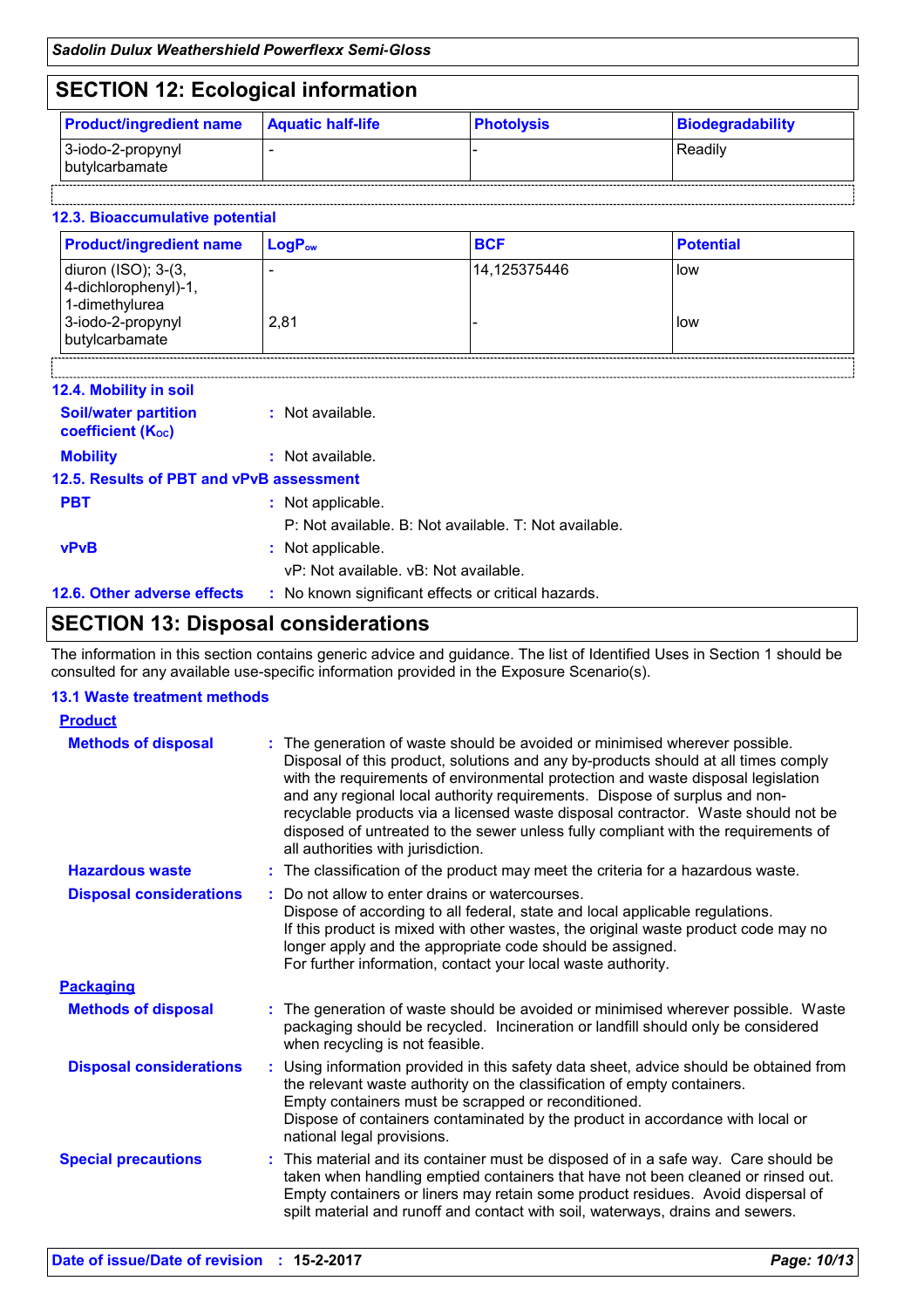### **SECTION 14: Transport information**

| Not regulated.<br>Not applicable.<br>Not applicable.                            | Not regulated.<br>Not applicable. | Not regulated.                                                                                                                                                                                                                                |
|---------------------------------------------------------------------------------|-----------------------------------|-----------------------------------------------------------------------------------------------------------------------------------------------------------------------------------------------------------------------------------------------|
|                                                                                 |                                   |                                                                                                                                                                                                                                               |
|                                                                                 |                                   |                                                                                                                                                                                                                                               |
|                                                                                 |                                   |                                                                                                                                                                                                                                               |
|                                                                                 | Not applicable.                   |                                                                                                                                                                                                                                               |
|                                                                                 |                                   |                                                                                                                                                                                                                                               |
| Not applicable.                                                                 | Not applicable.                   |                                                                                                                                                                                                                                               |
|                                                                                 |                                   |                                                                                                                                                                                                                                               |
| No.                                                                             | No.                               | No.                                                                                                                                                                                                                                           |
|                                                                                 | Not available.                    |                                                                                                                                                                                                                                               |
| or spillage.                                                                    |                                   |                                                                                                                                                                                                                                               |
| Not available.                                                                  |                                   |                                                                                                                                                                                                                                               |
|                                                                                 | Not applicable.                   |                                                                                                                                                                                                                                               |
| : Not applicable.<br>according to Annex II of<br><b>MARPOL and the IBC Code</b> |                                   |                                                                                                                                                                                                                                               |
|                                                                                 |                                   |                                                                                                                                                                                                                                               |
|                                                                                 |                                   | Transport within user's premises: always transport in closed containers that are upright and<br>secure. Ensure that persons transporting the product know what to do in the event of an accident<br><b>SECTION 15: Regulatory information</b> |

**EU Regulation (EC) No. 1907/2006 (REACH)**

**Annex XIV - List of substances subject to authorisation**

**Annex XIV**

None of the components are listed.

**Substances of very high concern**

None of the components are listed, or the component present is below its threshold.

**Other EU regulations Annex XVII - Restrictions : Not applicable. on the manufacture, placing on the market and use of certain dangerous substances, mixtures and articles Europe inventory :** At least one component is not listed. **VOC :** Not available.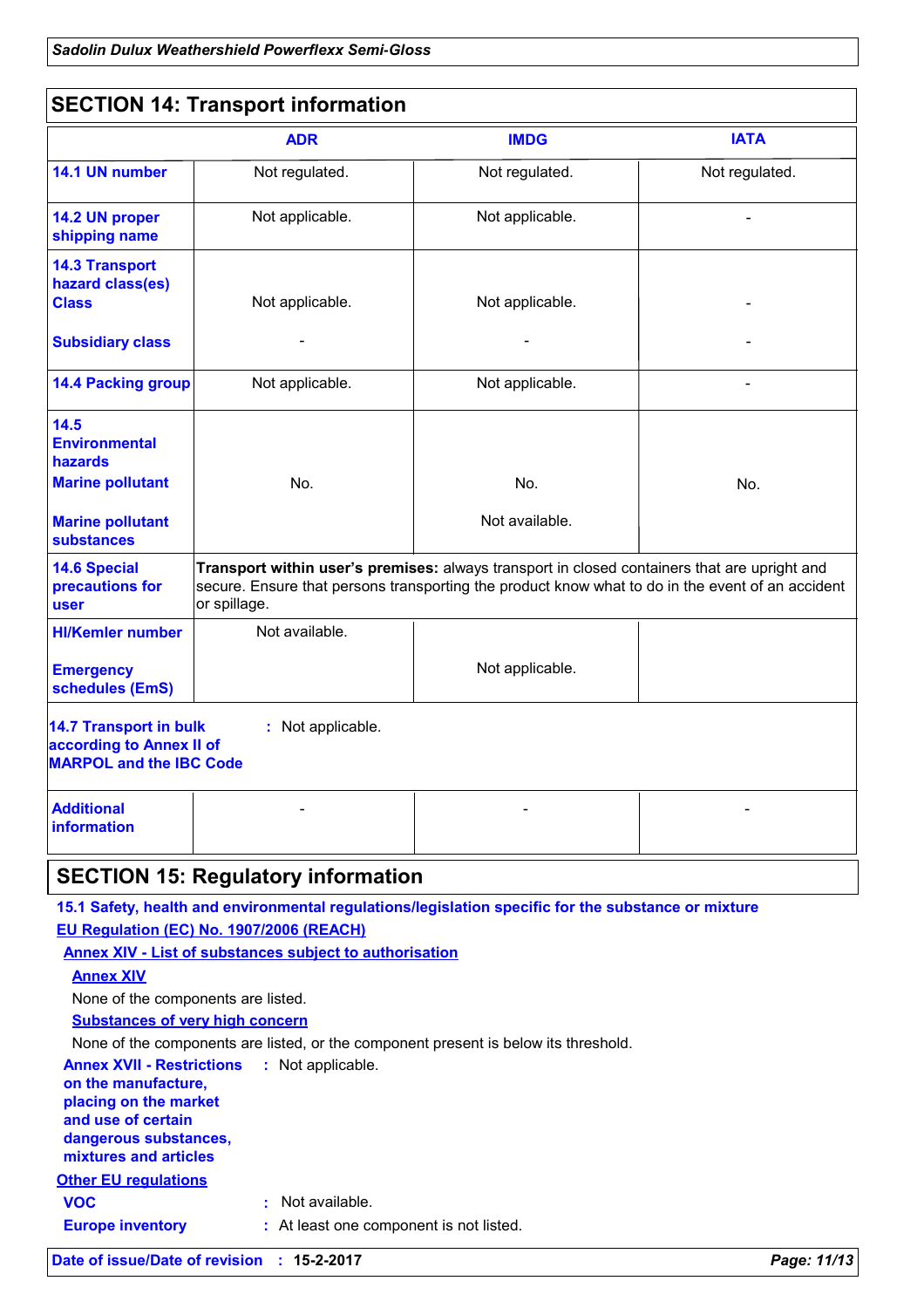### **SECTION 15: Regulatory information**

**Priority List Chemicals (793/93/EEC) :** Not determined

| <b>Product/ingredient name</b>                                                 | Carcinogenic<br>effects | <b>Mutagenic effects</b> | Developmental<br><b>effects</b> | <b>Fertility effects</b> |
|--------------------------------------------------------------------------------|-------------------------|--------------------------|---------------------------------|--------------------------|
| diuron $(ISO)$ ; 3- $(3, 1)$<br>$ 4$ -dichlorophenyl $)$ -1,<br>1-dimethylurea | Carc. 2, H351           |                          |                                 |                          |

#### **Seveso Directive**

This product is not controlled under the Seveso Directive.

#### **International regulations**

**Chemical Weapon Convention List Schedules I, II & III Chemicals** Not listed.

**Montreal Protocol (Annexes A, B, C, E)**

Not listed.

**Stockholm Convention on Persistent Organic Pollutants**

Not listed.

**Rotterdam Convention on Prior Inform Consent (PIC)**

Not listed.

### **UNECE Aarhus Protocol on POPs and Heavy Metals**

Not listed.

**15.2 Chemical Safety Assessment :** Not applicable.

### **SECTION 16: Other information**

**CEPE code :** 1

 $\nabla$  Indicates information that has changed from previously issued version.

| <b>Abbreviations and acronyms : ATE = Acute Toxicity Estimate</b> | CLP = Classification, Labelling and Packaging Regulation [Regulation (EC) No.<br>1272/2008]<br>DMEL = Derived Minimal Effect Level<br>DNEL = Derived No Effect Level<br>EUH statement = CLP-specific Hazard statement<br>PBT = Persistent, Bioaccumulative and Toxic<br>PNEC = Predicted No Effect Concentration |
|-------------------------------------------------------------------|------------------------------------------------------------------------------------------------------------------------------------------------------------------------------------------------------------------------------------------------------------------------------------------------------------------|
|                                                                   | <b>RRN = REACH Registration Number</b><br>vPvB = Very Persistent and Very Bioaccumulative                                                                                                                                                                                                                        |

#### **Procedure used to derive the classification according to Regulation (EC) No. 1272/2008 [CLP/GHS]**

| <b>Classification</b>                                  |                                                                                                                                                                                              | <b>Justification</b>                                                                                                                                                                                                                                                                                                                                                                                            |
|--------------------------------------------------------|----------------------------------------------------------------------------------------------------------------------------------------------------------------------------------------------|-----------------------------------------------------------------------------------------------------------------------------------------------------------------------------------------------------------------------------------------------------------------------------------------------------------------------------------------------------------------------------------------------------------------|
| Aquatic Chronic 3, H412                                |                                                                                                                                                                                              | Calculation method                                                                                                                                                                                                                                                                                                                                                                                              |
| <b>Full text of abbreviated H</b><br><b>statements</b> | H <sub>301</sub><br>H302<br>H <sub>311</sub><br>H314<br>H <sub>315</sub><br>H <sub>317</sub><br>H <sub>318</sub><br>H <sub>331</sub><br>H <sub>332</sub><br>H335<br>H <sub>351</sub><br>H372 | Toxic if swallowed.<br>Harmful if swallowed.<br>Toxic in contact with skin.<br>Causes severe skin burns and eye damage.<br>Causes skin irritation.<br>May cause an allergic skin reaction.<br>Causes serious eye damage.<br>Toxic if inhaled.<br>Harmful if inhaled.<br>May cause respiratory irritation.<br>Suspected of causing cancer.<br>Causes damage to organs through prolonged or<br>repeated exposure. |